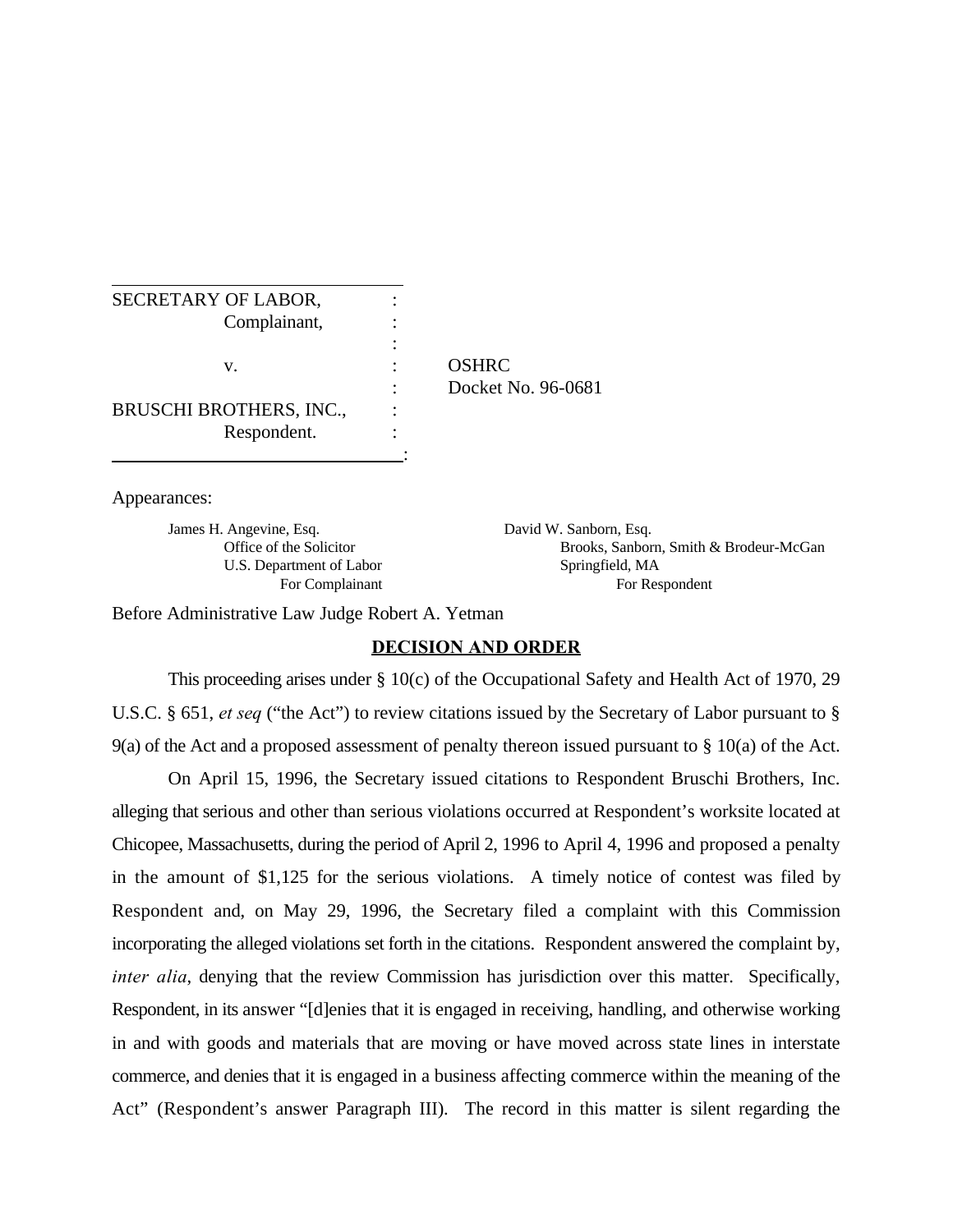jurisdictional issue raised by Respondent in its answer including Respondent's post hearing memorandum of law filed with this Administrative Law Judge. Complainant declined to file a post hearing memorandum. Jurisdiction is a fundamental issue and, once raised, should have been addressed by the parties.

The determination of jurisdiction lies with the Review Commission *Marshall v. Able Contractors, Inc.,* 573 F.2d 1055, 1057 (9th Cir. 1978) cert. Denied 439 U.S. 826, 99 S.Ct. 98 (1978). The burden to establish jurisdiction by a preponderance of the evidence lies with the Secretary. *Armor Elevator Co.*, 1 OSHC 1409, 1973-74 OSHD ¶16,958 (1973). The Commission has defined this burden as "that quantum of evidence which is sufficient to convince the trier of fact that the facts asserted by a proponent are more probably true than false." *Ultimate Distrib. Systems, Inc.*, 10 OSHD 1569, 1570 (1982). Although the burden to establish interstate involvement may be easily met with evidence that Respondent used the telephone and mails, purchased supplies from out of state or used goods manufactured out of state *Marshall v. Anchorage Plastering, Co.,* 570 F.2d 351 (9th Cir. 1978); *Avalotus Painting Company*, 9 OSHC 1226, 1981 OSHD 25,157(1981); where the Secretary has failed to present any facts in support of a finding of interstate involvement by Respondent the Courts have vacated citations. *Burk Well Service, Co.,* 12 OSHC 1598, 1985 OSHD ¶27,453(1985); *Val-Pak, Inc.,* 11 OSHC 2094 (1984). Specifically, the Fifth Circuit Court of Appeals, in reversing the Review Commission, held that the finding of jurisdiction by the Commission was "speculative and conclusionary" and "not based upon adequate factual findings." *Austin Road Company v. OSHRC*, 683 F.2d 905, 908 (5th Cir. 1982).

On the other hand, courts have held that it is not an abuse of discretion for a Commission Administrative Law Judge to reopen a hearing *sua sponte* to take further evidence relating to Respondent's involvement, if any, in interstate commerce *Brennan v. John J. Gordon Co.,* (OSHRC) 492 F.2d 1027 (2nd Cir. 1974). It is concluded, however, that the record in this case contains sufficient facts from which inferences can be made in support of a finding that Respondent is engaged in a business affecting interstate commerce and falls within the jurisdiction of the Act and the Review Commission.

Respondent admits that it is engaged in the general contracting business (Respondent's Answer Paragraph II). The record reveals that it was engaged in laying a sewer line in the city of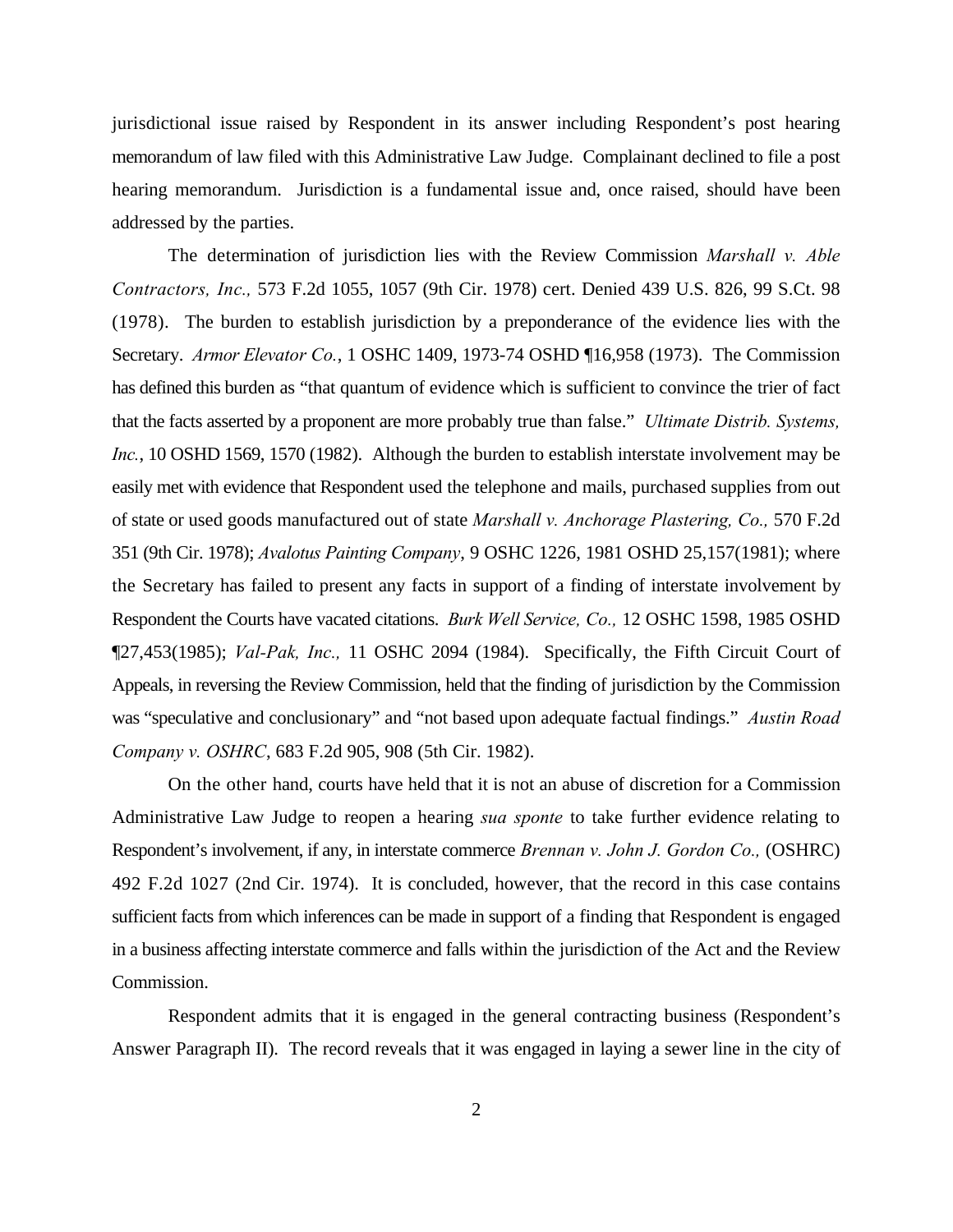Chicopee when the inspection was conducted by OSHA. During the course of its work activity, Respondent used a back hoe, a trench box, sheets of steel, trucks, sewer pipes and other tools and equipment necessary to perform the work activity. The Ninth Circuit Court of Appeals has held that employers engaged in construction work, such as the Respondent in this case, fall within the class of work activities Congress intended to regulate. *Usery v. Lacy*, 628 F.2d 1226 (9th Cir. 1980). The Court stated that "statutory jurisdiction [exists] so long as the business affects commerce" *ibid* at 1228. The Court found that a construction firm was engaged in a business that affects commerce "as a matter of law" and "within the class of activities that it was Congress' intent to regulate...." *id* at 1229. The review Commission has adopted this rule for construction firms even if the firm's contribution to the stream of commerce is small and the work activity is purely local *Clarence M. Jones* 11 OSHC (BNA) 1529 (1983). Thus, it is concluded that Respondent, as an entity engaged in the construction business, is engaged in an industry affecting interstate commerce and falls within the jurisdiction of the Act and the review Commission.

#### **BACKGROUND**

The following facts have been gleaned from the record. Respondent is a corporation engaged in the general contracting business. On April 2, 1996, compliance officer Walter Cienaski of the Occupational safety and Health Administration conducted a safety inspection of Respondent's worksite located at Chicopee, Massachusetts. Respondent was engaged in installing a sewer line at the time of the inspection. According to testimony as well as photographs taken at the worksite, Respondent had dug a trench approximately 13 to 15 feet deep, 29 feet long and 6½ feet wide (Tr. 32, 70) and had placed a trench box within the trench. The box was twelve feet long, six feet high and six and one-half feet wide (Tr. 47). In addition, sheet steel approximately 17 feet long, 4 feet wide and  $\frac{3}{4}$ " inches thick had been placed on either side of the trench box to provide protection against collapse of the trench walls above the six foot high trench box (Tr. 47). Four steel sheets had been placed on each side of the trench box (Tr. 109). There was also a secondary trench on one side behind the sheet steel. The compliance officer measured the depth of the secondary trench as 60", 63" and 66" due to the uneven bottom of the trench (Tr. 55). Respondent's foreman stated, however, that the depth of the secondary trench was 59" (Tr. 55). The side wall of that trench was vertical (Tr. 66) without any support to prevent the wall from collapsing.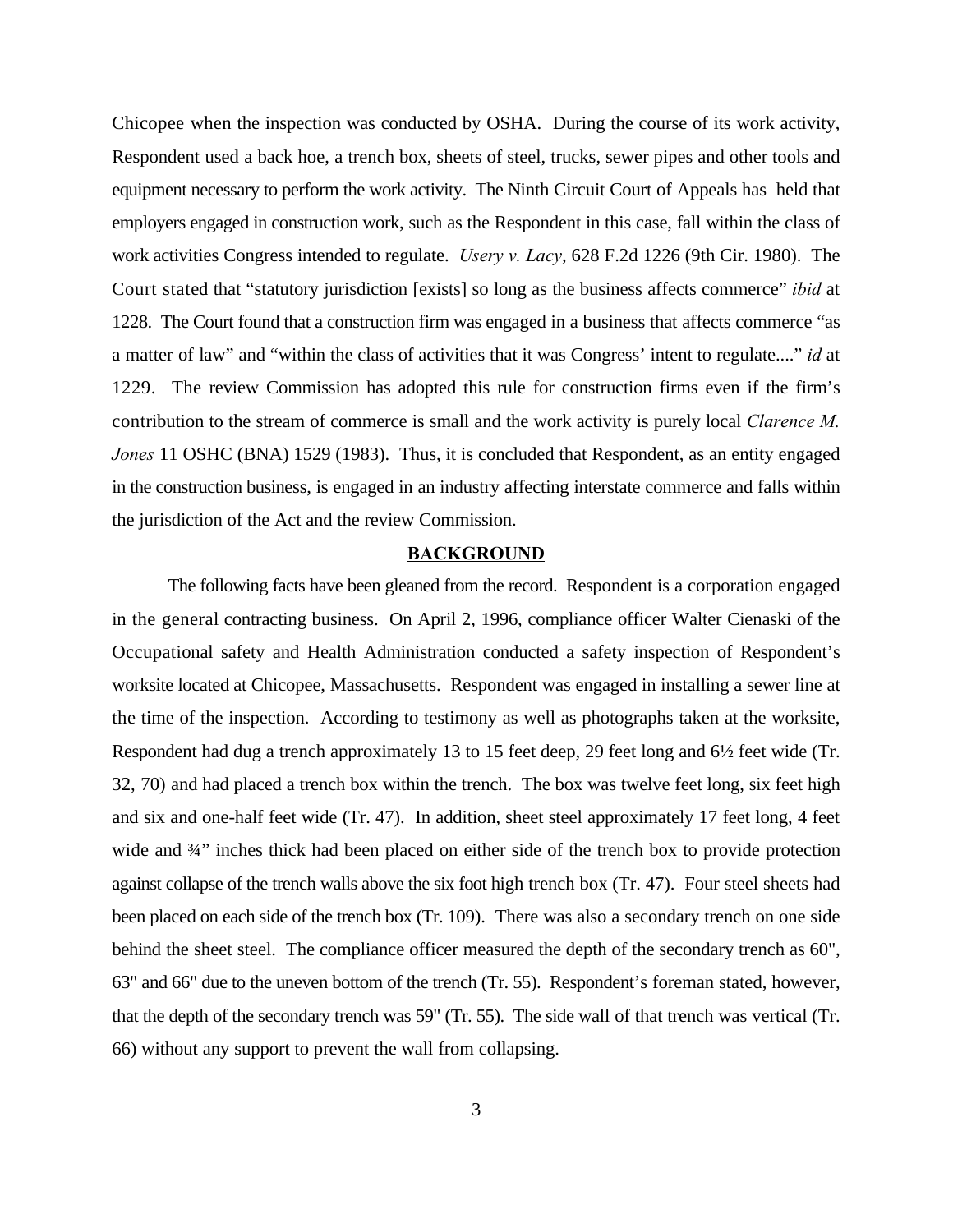Upon arriving at the site, the compliance officer observed four employees in the trench (Exh. C-1). They were in the process of installing a three foot diameter sewer pipe to a manhole of an existing sewer line. As a result of the inspection, the following citation items were issued to Respondent:

### **Citation 1 Item 1a**

29 CFR 1926.21(b)(2): The employer did not instruct each employee in the recognition and avoidance of unsafe conditions and the regulations applicable to his work environment to control or eliminate any hazards or other exposure to illness or injury:

**LOCATION:** JOBSITE **HAZARD:** WORKERS DID NOT KNOW ABOUT CONFINED SPACES, WHERE AND WHEN TO SHORE OR SLOPE EXCAVATIONS, WHAT CONSTITUTES A PROPER JOBSITE INSPECTION TO INCLUDE SOIL ANALYSIS AND LATERAL BRACING, AND WHEN AND HOW TO PROTECT AGAINST UNDERMINED SIDE WALK SECTIONS.

Initially, it is noted that this violation alleges, *inter alia*, that employees were not instructed in the recognition of hazards associated with confined space entry. This item is identical to the violation alleged at item 1(b) of the citation. Since confined space entry instruction under item 1(a) is duplicative and subsumed within item 1(b), and discussed *infra*, the alleged failure to provide instructions relating to the hazards associated with confined space entry is vacated under this item *see Miniature Nut and Screw Co.*, 17 BNA OSHC 1557, 1560 (1996).

The standard cited in this instance does not outline any particular requirements for a safety program and requires only that an employer inform employees of "safety hazards which would be known to a reasonably prudent employer or which are addressed by specific OSHA regulations" *A.P. O'Horo Co.*, 14 BNA OSHC 2004, 2009 (1991). The review Commission has concluded, notwithstanding its general language, that

"....the standard is not unenforceably vague if it is applied with

reference to either a reasonable person test or OSHA standards"

*R&R Builders*, 15 BNA OSHC 1383, 1390 (1991). Moreover "....[e]vidence that the employees were unaware of particular safety requirements, because of a lack of specific instruction, establishes a violation" *ibid* citing *John R. Jurgensen Co.*, 872 F.2d 1026 (6th Cir. 1989).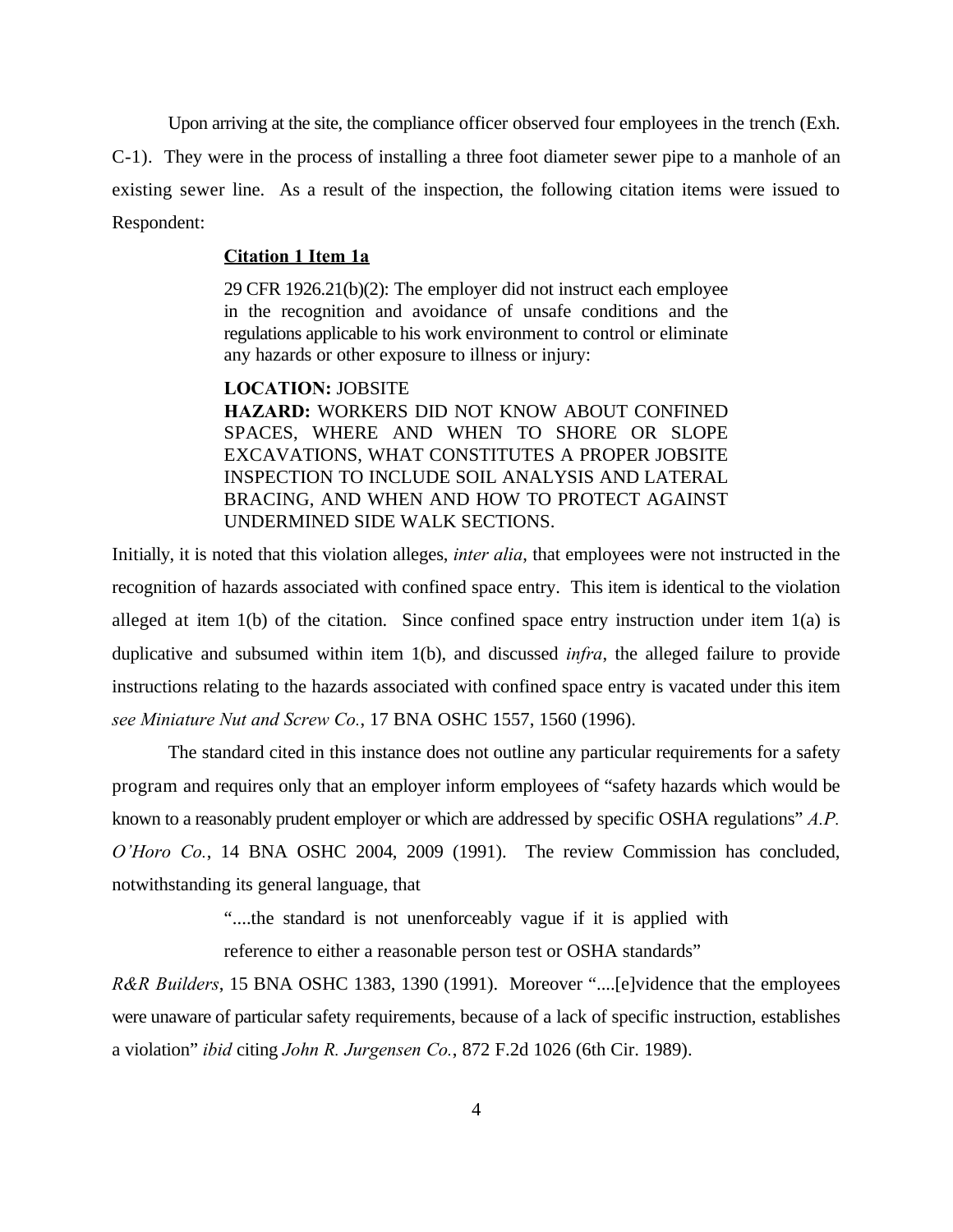In this item the Secretary alleges that Respondent failed to instruct its employees regarding the hazards associated with trenching operations. Specific standards address the activities and hazards associated there with and for which the Respondent allegedly failed to provide appropriate instructions to its employees. The shoring and sloping requirements are set forth at 29 CFR 1926.652; worksite inspection requirements at 29 CFR 1926.651(k) and stability of adjacent structures (the side walk) at 29 CFR 1926.651(i). In support of the allegation, Complainant relies upon the testimony of the compliance officer that, when asked, the union stewart, Augusto Crespo, who was also employed by Respondent, replied that he had not received any safety training relating to trenches (Tr. 22, 23). Respondent's foreman, Tony Pereira, however, told the compliance officer that employees had received safety training relating to trenching operations (Tr. 22). Pereira testified that he and other foreman attended a 2 to 3 hour seminar conducted by OSHA during either 1989 or 1991 at which time safe trenching operations were discussed (Tr. 187, 188). When asked whether he had received any other safety training, Mr. Pereira stated that he had received safety instruction 29 years previously when first employed by the firm (Tr. 189). He stated however, that he and the other foreman periodically received "safety stuff" from the company (Tr. 189). Nonmanagement employees also received safety training from the foremen on the job, according to Pereira, as an "on going thing," however, the firm's written safety program does not require periodic safety instruction (Tr. 190).

According to Louis Bruschi, the firm's chief estimator, Respondent employed a safety officer; however, that person had left the firm the year previous to the inspection and had not been replaced as of the date of the inspection (Tr. 233, 234). The safety officer was responsible for conducting safety meetings; however, the last safety meeting that Mr. Bruschi recalls being held for the members of foreman Pereira's crew was during 1991 (Tr. 235). Mr. Bruschi was appointed as safety officer after the inspection which resulted in this action (Tr. 230) . Bruschi testified that "everyone" was responsible for safety during the period when the safety officer position was vacant (Tr. 231).

Based upon the foregoing it is concluded that Respondent's employees did not receive the safety instructions contemplated by the standard cited. Although Respondent has a written safety program, it is clear that the employees who worked in the trench did not receive adequate safety instructions regarding the hazards associated with trenching operations. Faced with evidence that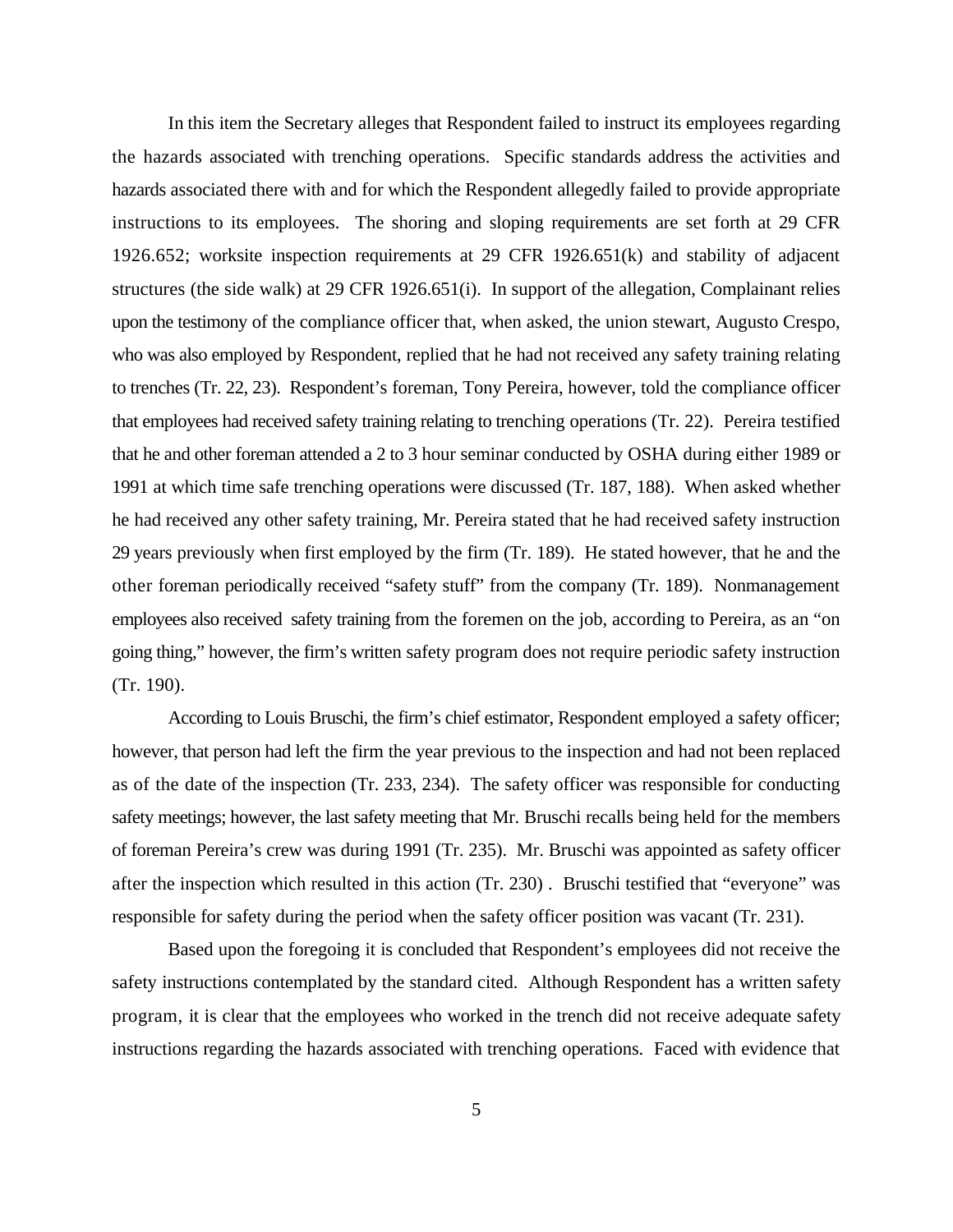the union stewart stated that employees received no safety training as well as the fact that the safety officer position had not been filled, Respondent presented no evidence that members of foreman Pereira's crew received the specific instructions which Complainant alleges were not received *Astra Pharmaceutical Products*, 681 F.2d 69, 74 (1st Cir. 1982). As previously stated, Complainant must establish the alleged violation by a preponderance of the evidence *Armour Elevator Co., supra*. Based upon this record, as a whole, it is concluded that "it is more probably true than false" *Ultimate*

*Distrib. Systems, Inc.*, *supra* that Respondent's employees did not receive the instruction contemplated by the standard. Therefor, the violation is affirmed.

## **Citation 1 Item 1B**

29 CFR 1926.21(b)(6)(i): Employees required to enter into confined or enclosed spaces were not instructed as to the nature of the hazards involved, the necessary precautions to be taken, and in the use of protective and emergency equipment required:

**LOCATION:** JOBSITE - TRENCH **HAZARD:** WORKERS REQUIRED TO ENTER THE TRENCH FOR PLACEMENT OF SEWER LINE IN AND AROUND EXISTING SEWER LINES 14-15 FT. DEEP WERE NOT TRAINED IN HAZARDOUS ATMOSPHERES AND THE PRECAUTIONS TO BE TAKEN PRIOR TO ENTRY.

The compliance officer asked the union stewart whether he had received any instructions from Respondent regarding the hazards associated with confined space<sup>1</sup> entry. The union stewart answered in the negative (Tr. 14, 17). Moreover, Respondent did not have a written confined space safety program (Tr. 17) and the foreman, Tony Pereira, acknowledged that he did not receive any confined space entry training nor had any of the other employees received such training (Tr. 23, 30, 31, 192). Pereira knows that trenches may be confined spaces (Tr. 190); however, no atmospheric testing had been conducted at the trench in which employees were observed working (Tr. 17, 45).

<sup>&</sup>lt;sup>1</sup>Confined space is defined at 29 CFR 1926.21(6)(ii) as follows:

For purposes of paragraph (b)(6)(i) of this section, *confined* or *enclosed space* means any space having a limited means of egress, which is subject to the accumulation of toxic or flammable contaminants or has an oxygen deficient atmosphere. Confined or enclosed spaces include, but are not limited to storage tanks, process vessels, bins, boilers, ventilation or exhaust ducts, sewers, underground utility vaults, tunnels, pipelines, and open top spaces more than 4 feet in depth such as pits, tubs, vaults, and vessels.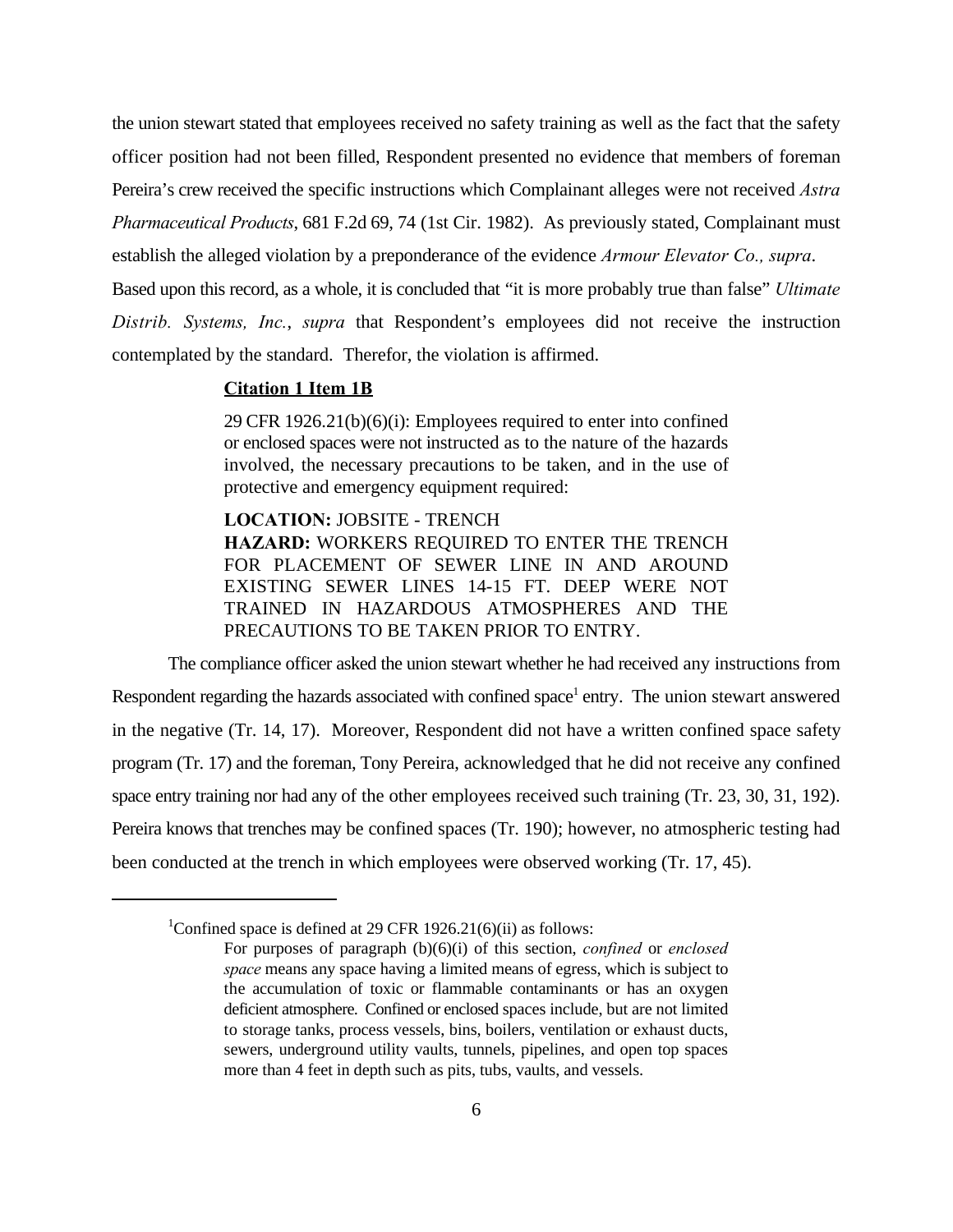The most startling testimony regarding this alleged violation was elicited from Respondent's

President Joseph Gallo:

**JUDGE YETMAN**: Now, can a trench be a confined space? **THE WITNESS**: Not unless there is any - not unless there is a significant presence of odor. **JUDGE YETMAN:** All right. And how do you determine that? **THE WITNESS**: Basically ! **JUDGE YETMAN**: The old smell test? **THE WITNESS**: So they say, that's the best in the world. **JUDGE YETMAN**: Okay. **THE WITNESS**: The senses of our nose are much better than the monitors. **JUDGE YETMAN:** Is that how you instruct your employees to test? **THE WITNESS**: It always has been, but we've got a monitor. **JUDGE YETMAN**: Well ! **THE WITNESS**: We were advised ! **JUDGE YETMAN**: My question is whether the company instructed its employees ! **THE WITNESS**: Yes. **JUDGE YETMAN**: To test the work ! **THE WITNESS**: Yes, **JUDGE YETMAN:** Environment inside a trench by smelling? **THE WITNESS**: Yes. Correct. **JUDGE YETMAN:** And that's how you instructed your employees? **THE WITNESS**: That's what they've done for many years. (Tr. 248, 249).

Based upon the foregoing, this item is affirmed.

## **Citation 1 Item 2a**

29 CFR  $1926.651(k)(1)$ : Daily inspections of excavations, the adjacent areas, and protective systems were not made by a competent person for evidence of a situation that could have resulted in possible cave-ins, indications of failure of protective systems, hazardous atmospheres, or other hazardous conditions:

**LOCATION:** JOBSITE - TRENCH AREA

**HAZARD:** DAILY TRENCH INSPECTIONS OF THE QUALITY REQUIRED TO DETECT AND ELIMINATE HAZARDS SUCH AS IMPROPERLY SHORED TRENCHES, UNTESTED ATMOSPHERES, INADEQUATE SOIL ANALYSIS, UNTAGGED LOADS BEING RAISED AND LOWERED AND UNDERMINED SIDEWALK SECTIONS WERE NOT BEING DONE.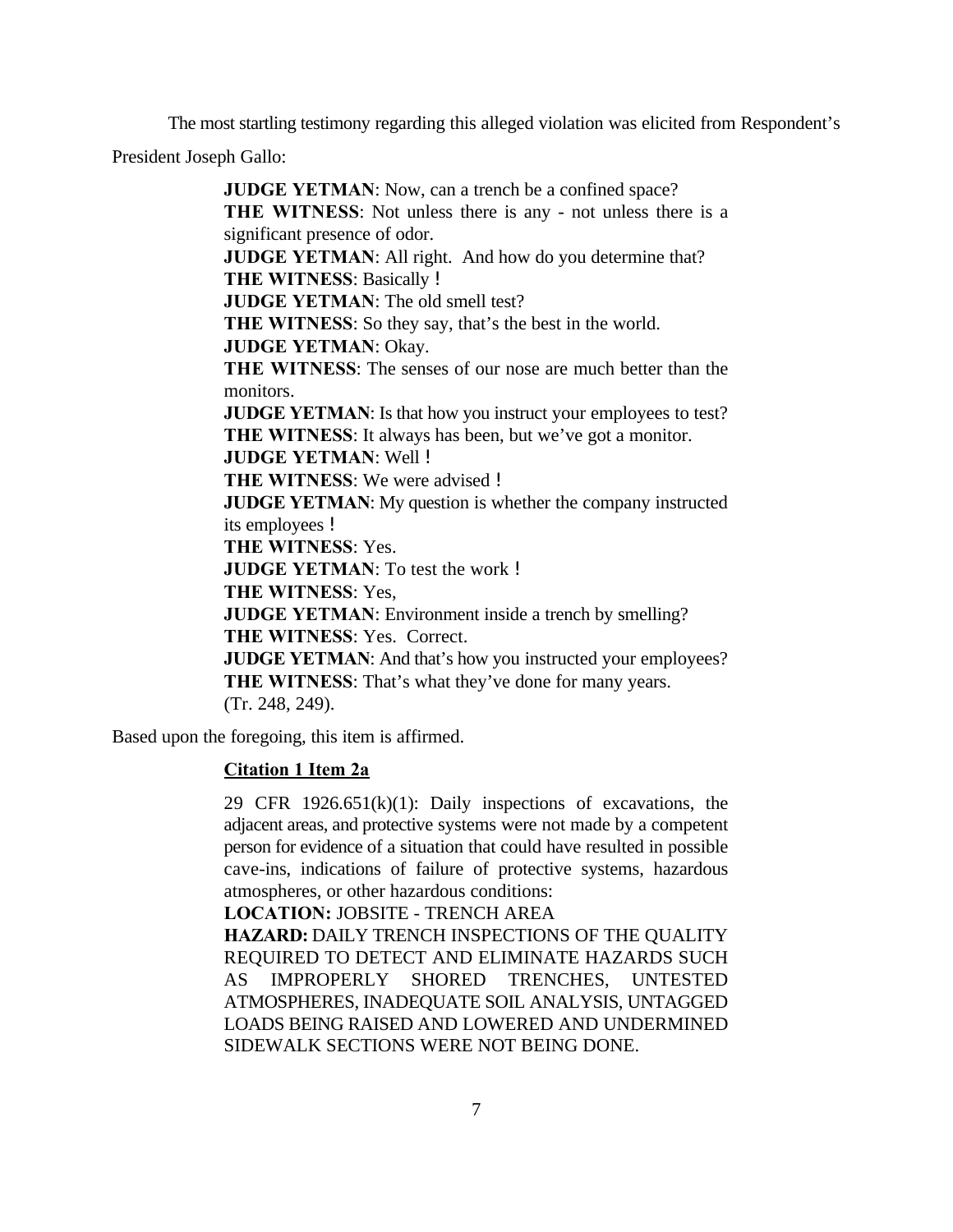With respect to this item, the Secretary asserts that a competent person<sup>2</sup> was not at the worksite (Tr. 36, 37); therefor, it was impossible for Respondent to comply with this standard. This conclusion is based upon the conditions observed by the compliance officer at the worksite such as "[t]he cracking or spoiling of soils, the improperly placed ladder or ladders at the discharge points, the undermined sidewalk area, the untagged load being raised and lowered in the trench and the fact that it was a sewer line and people had not ! employees had not been trained in confined space entry procedures" (Tr. 44, 45). In addition, the compliance officer observed a Komatsu backhoe working at the end of the trench as well as vehicular traffic traveling parallel and in close proximity to the trench (Tr. 37, Exh. C-6). The presence of these vehicles placed a "great burden" upon the unshored portions of the trench and was inconsistent with a competent person's oversight of the work area (Tr. 39). Moreover, the trench had not been tested for hazardous atmospheres (Tr. 45). This is particularly significant since the new line was being connected to an existing sewer line.

Mr. Pereira testified that, as foreman at the site, he was the designated competent person (Tr. 186). He inspected the worksite on a daily basis (Tr. 195) and determined that the undermined sidewalk section did not pose a hazard (Tr. 193; Exh. C-3). He tested the soil on the morning of the OSHA inspection and determined that the soil was type B (Tr. 196). He also inspected the trench box and the sheets of steel lining each side of the trench. However, he did not check the bottom of the trench for hazardous atmospheres even though the trench was dug in close proximity to an open existing sewer line (Tr. 197). Although there is testimony that Mr. Pereira has been employed by Respondent for 29 years (Tr. 189) there is no evidence in the record indicating that by training or experience Mr. Pereira is qualified to be a competent person within the meaning of the definition set forth at 1926.650(b). This is particularly evident from the cavalier attitude that this Respondent and Mr. Pereira exhibited regarding the requirement to test a fifteen foot deep trench adjoining an open existing sewer line for hazardous atmospheres. For these reasons, this item is affirmed.

## **Citation 1 Item 2(b)**

<sup>&</sup>lt;sup>2</sup>Competent person is defined at 29 CFR 1926.650(6) as follows:

*Competent person* means one who is capable of identifying existing and predictable hazards in the surroundings, or working conditions which are unsanitary, hazardous, or dangerous to employees, and who has authorization to take prompt corrective measures to eliminate them.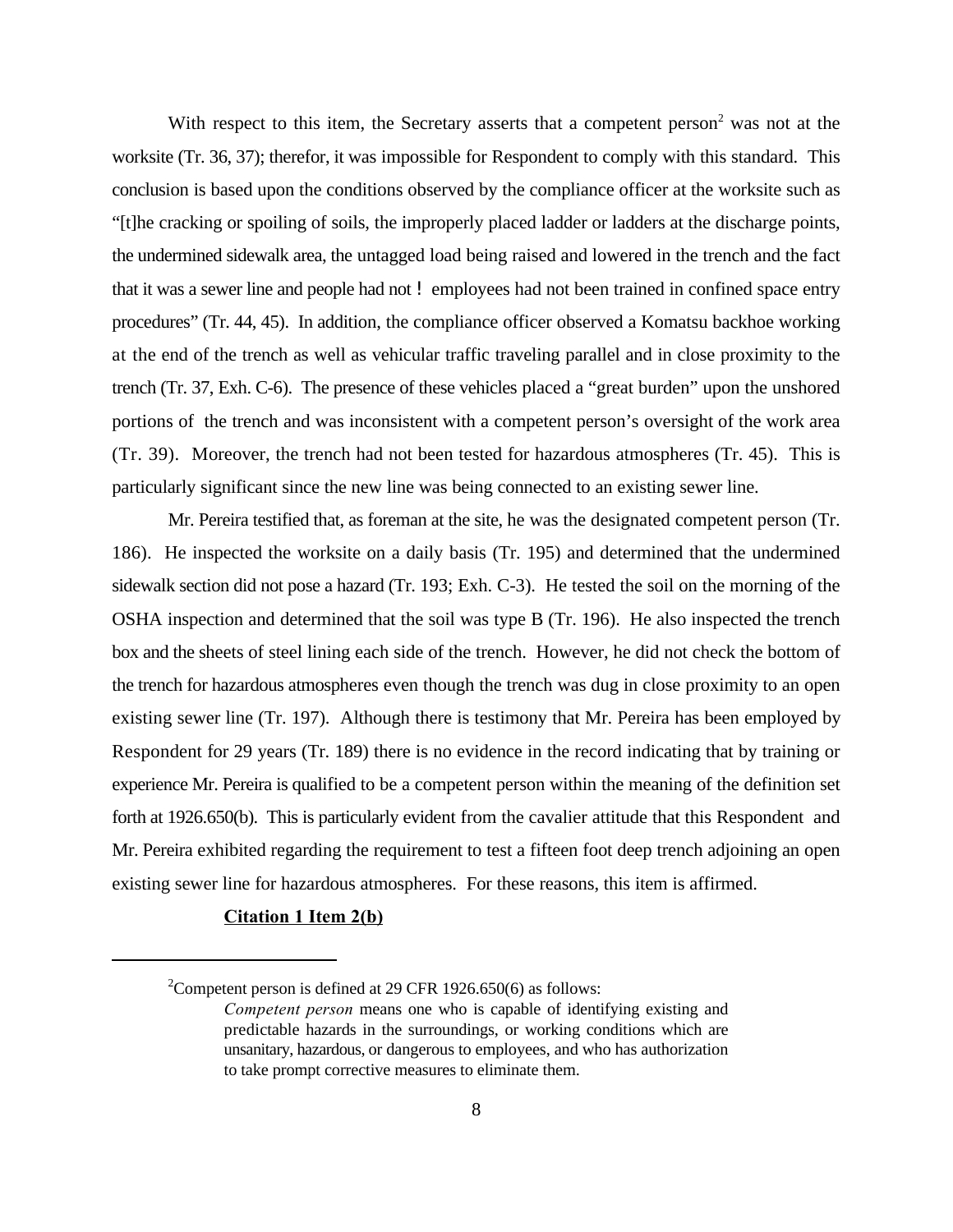29 CFR 1916.651(j)(1): Adequate protection was not provided to protect employees from loose rock or soil that could pose a hazard by falling or rolling from an excavation face:

**LOCATION:** JOBSITE - TRENCH ROADSIDE **HAZARD:** AN OPENING BETWEEN THE STEEL PLATES USED TO HOLD BACK THE LATERAL PRESSURES DEVELOPED IN THE SIDE WALLS OF THE TRENCH EXISTED WHERE A GAS PIPE PROTRUDED ALLOWING DIRT AND OTHER MATERIAL TO TUMBLE INTO THE TRENCH WHERE WORKERS WERE PRESENT.

This item relates to a space approximately two feet wide between two sheets of steel which had been placed on the side of the trench box to protect the trench walls above the trench box from collapsing into the trench (Tr. 47-52). Because a gas line extended beyond the trench wall into the work area, it was necessary to leave a gap between the sheets of steel (Exh. C-10, C-11). Complainant asserts that the space between the steel plate created a potential hazardous condition in the event that the trench wall collapsed (Tr. 136). It is clear from the photographs, however, that the trench wall was sloped back from the steel plates (Exh. R-5) and any materials falling from the trench wall would fall below the gap in the steel plates and fill the void between the trench box and the trench wall. For these reasons, this item is vacated.

### **Citation 1 Item 3**

29 CFR 1916.652(a)(1): Each employee in an excavation was not protected from cave-ins by an adequate protective system designed in accordance with 29 CFR 1926.652(c). The employer had not complied with the provisions of 29 CFR 1926.652(b)(1)(i) in that the excavation was sloped at an angle steeper that one and one-half horizontal to one vertical (34 degrees measured from the horizontal):

**LOCATION:** JOBSITE - SECONDARY TRENCH ALONG SIDE THE PRIMARY **HAZARD:** A TRENCH WAS CUT ALONG THE SIDE OF THE PRIMARY SEWER LINE TRENCH 5 FT. - 3 IN. DEEP WITH VERTICAL WALLS AND NO SHORING WITH EMPLOYEES ALLOWED TO ENTER AND EXIT.

The photographic evidence offered by Complainant clearly depicts a trench on the outside of the steel plates placed along the trench box (Exh. C-1, C-4, C-5). An employee is shown in the trench and the wall of the trench opposite the steel plates is vertical. The only dispute with respect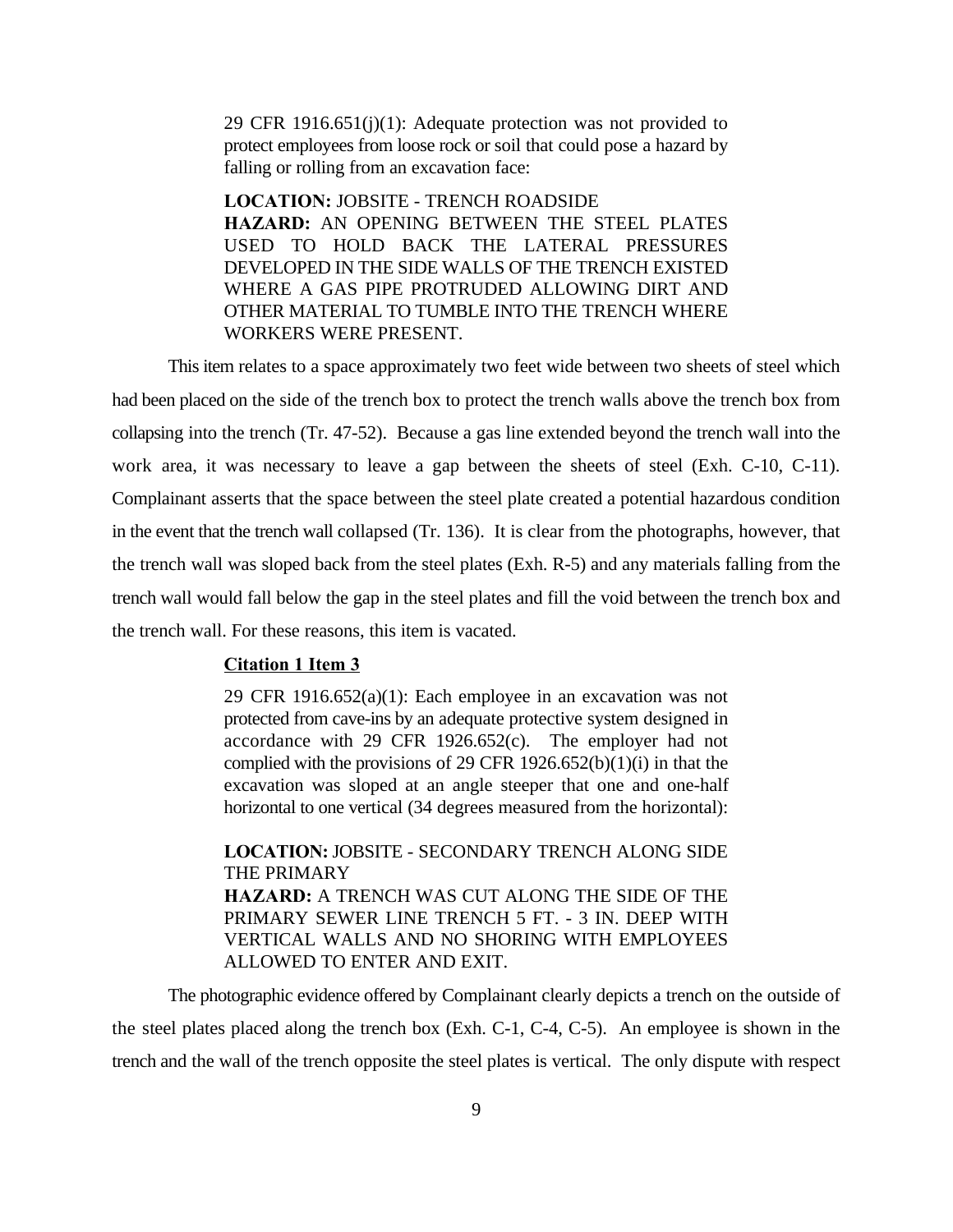to this item is whether the trench depth exceeds five feet<sup>3</sup>. Respondent's foreman, Mr. Pereira disputes the compliance officer's conclusion that the trench depth exceeded five feet and maintains that the trench was only 59" deep. That dispute cannot be resolved on this record. However, in order to be exempt from the protective system requirement, the trench must be less than five feet in depth "and the examination of the ground by a competent person provides no indications of a potential cave in" (see foot note 3). There is no evidence in this record that the secondary trench had been inspected by a competent person. Indeed, it has been found that there is insufficient evidence to support a conclusion that a competent person within the meaning of the standard was at the worksite *supra* pg 8. On this basis, this item is affirmed.

## **Citation 1 Item 4**

29 CFR 1926.652(c)(4)(i&ii): Support systems, shield systems, and other protective systems not utilizing Options 1, 2, or 3 above were not approved by a registered professional engineer such that a plan indicating the size, types, and configuration of the materials to be used in the protective system was not available with the identity of the registered professional engineer.

#### **LOCATION:** JOBSITE - TRENCH

**HAZARD:** THE SYSTEM DESIGN USED BY THE FOREMAN ON THE SITE WAS DEVELOPED BY A REGISTER PROFESSIONAL ENGINEER FOR ANOTHER SITE, IN ANOTHER YEAR, IN ANOTHER STATE WITH DIFFERENT TRENCH BOX SIZE AND DEPTH OF CUT AND ALTHOUGH A GENERIC PLAN WAS AVAILABLE IT DID NOT HAVE A REGISTERED PROFESSIONAL ENGINEER'S NAME AFFIXED TO IT.

In order to establish this violation, the Secretary must provide some evidence in support of

(i) Excavations are made entirely in stable rock ; or

<sup>&</sup>lt;sup>3</sup>The standard set forth at 29 CFR 1926.652(a) states in pertinent part:

<sup>(</sup>A) *Protection of employees in excavations.* (1) Each employee in an excavation shall be protected from cave-ins by an adequate protective system designed in accordance with paragraph (b) or (c) of this section except when:

<sup>(</sup>ii) Excavations are less than 5 feet (1.52m) in depth and examination of the ground by a competent person provides no indication of a potential cave-in.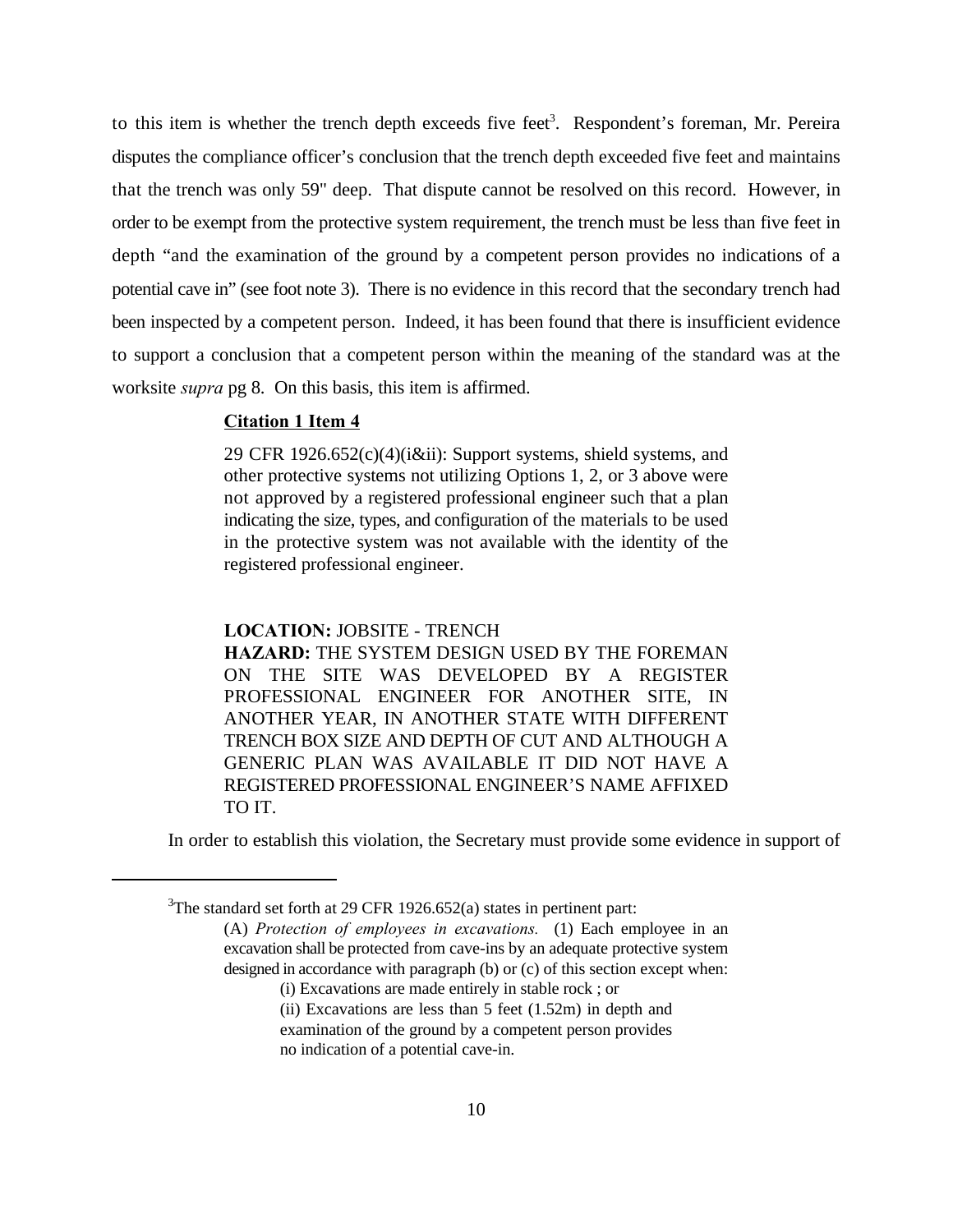each of the elements of the alleged offense. First, the Secretary must provide evidence that Respondent utilized a trench support system which did not fall within the requirements of options 1, 2, and 3 of the standard, $4$  (2) the system in use was not approved by a registered professional engineer, (3) the design for the protective system in use must be in writing, and include (4) the size, types and configurations of the materials to be used in the protective systems and finally (5) the name of the professional registered engineer approving the design.

With respect to the first element, the compliance officer testified that Respondent had designed a support system for trenching operations which fell within option  $(4)$  of the standard.<sup>5</sup> The compliance officer stated, without any evidence to the contrary being offered by Respondent, that options (1), (2) and (3) of the standard are not applicable to the design created by Respondent (Tr. 68) therefor, Complainant had met its burden with respect to the first element. The compliance officer testified that the complete design, however, was not signed by a registered professional engineer (Tr. 75). He testified that the design was originally developed by Respondent for a jobsite in Connecticut and revised as a generic plan for all worksites. According to the compliance officer, the design changes creating a generic design plan were not signed by a registered professional engineer (Tr. 73). In its case in chief Respondent called Dr. Walter Jaworski as a witness. Dr. Jaworski is a

<sup>&</sup>lt;sup>4</sup>The options for protective systems are set forth, in pertinent part at § 1926.652(c)(1)(2) and (3) as follows:

 <sup>(1)</sup> *Option (1)!Designs using appendices A, C, and D.* Designs for timber shoring in trenches shall be determined in accordance with the conditions and requirements set forth in appendices A and C to this subpart. Designs for aluminum hydraulic shoring shall be in accordance with paragraph (c)(2) of this section, but if manufacturer's tabulated data cannot be utilized, designs shall be in accordance with appendix D.

 <sup>(2)</sup> *Option (2)!Designs Using Manufacturer's Tabulated Data.* (i) Design of support systems, shield systems, or other protective systems that are drawn from manufacturer's tabulated data shall be in accordance with all specifications, recommendations, and limitations issued or made by the manufacturer....

 <sup>(3)</sup> *Option (3)!Designs using other tabulated data.* (i) Designs of support systems, shield systems, or other protective systems shall be selected from and be in accordance with tabulated data, such as tables and charts....

 ${}^{5}$ The complete design created by Respondent consists of 13 pages and was entered into evidence as Exhibit R-6.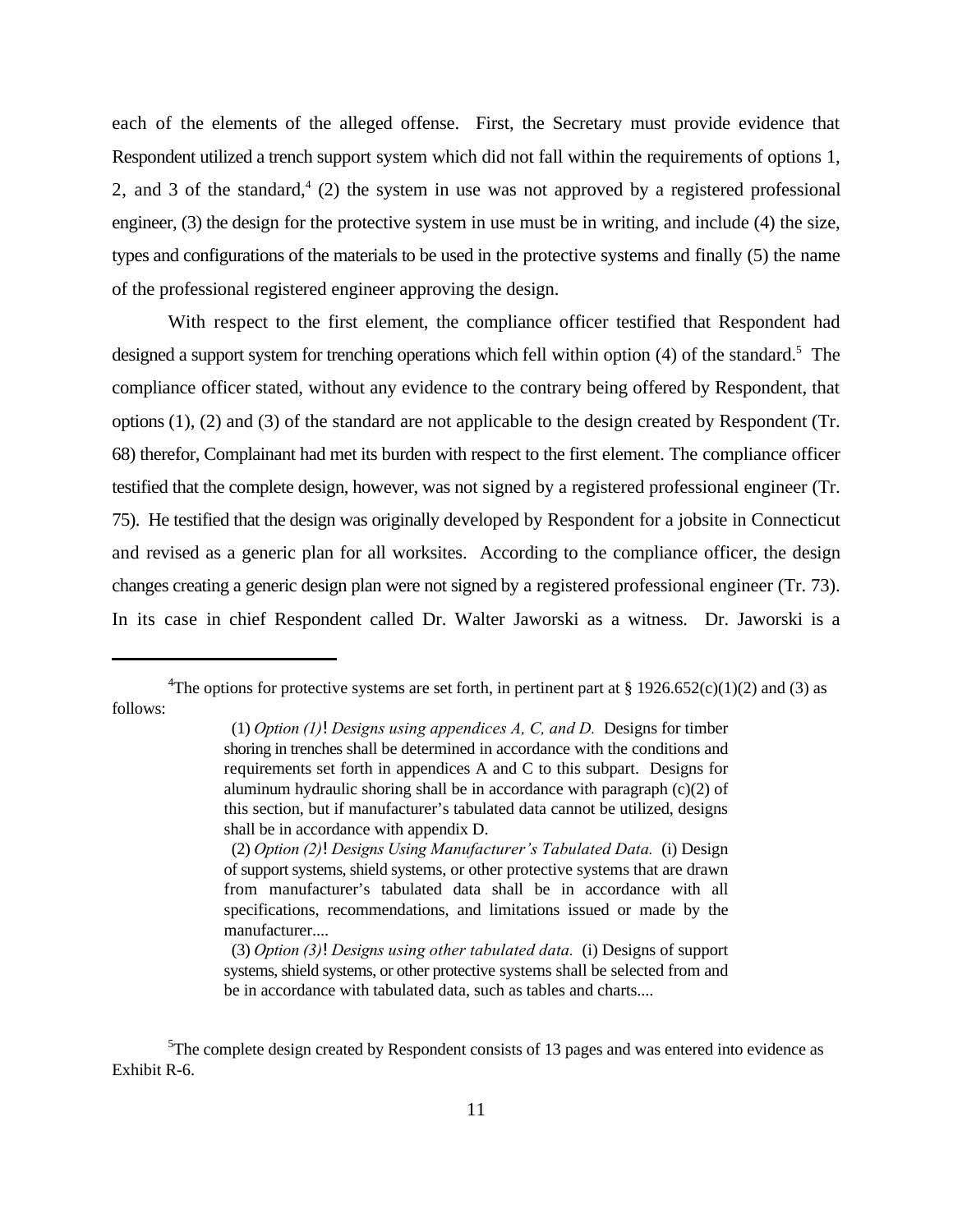geotechnical engineer who, as part of his professional qualifications, co-authored a three volume design manual for the Federal Highway Administration relating to trenching operations throughout the United States (Tr. 150). He is also a registered professional engineer in the Commonwealth of Massachusetts (Tr. 150). Based upon his educational and work experience as well as his demeanor as a witness, I conclude that Dr. Jaworski is eminently qualified as an expert in the design of soil protective systems and his testimony is highly reliable.

 Dr. Jaworski testified that he co-authored Exhibit R-6 with his daughter, who is also a geotechnical engineer, and his seal at page 5 of that document represents his approval of all of the design specifications contained in the document (Tr. 156). Dr. Jaworski also testified that Exhibit R-6 was developed as a generic plan to eliminate the need to create a new plan for each jobsite having similar conditions (Tr. 154). The design is intended to eliminate the need to "reinvent the wheel" for each jobsite (Tr. 154). It appears that Complainant takes the position that since the plan was based upon a jobsite in Connecticut and Dr. Jaworski is a registered professional engineer in Massachusetts his review of the plan and seal is invalid (Tr. 167, 168). However, there is no requirement on the face of the standard that the engineer be registered in a particular state nor is there any prohibition in the standard against a generic plan of the type devised by Dr. Jaworski. Accordingly, I find that Complainant had failed to produce convincing evidence that the design plan used by Respondent was not approved by a registered professional engineer.

 Furthermore, Exhibit R-6 fully complies with the third requirement that the plan must be in writing, as well as the 4th and 5th requirements that the size, type and configuration of materials being used in the protective system must be contained in the written design and that the name of the registered professional engineer be on the document (Exhibit R-6). Thus, Complainant has failed to provide that quantum of evidence necessary to sustain the violation alleged *Ultimate Distrib Systems, Inc.,*.

This is not to say, however, that the protective system in use on the day of the inspection complied with Respondent's design system or the standard. To the contrary, the evidence clearly establishes that steel plates had been placed in the trench beyond each end of the trench box. These plates had been driven approximately 2 feet into the soil at the bottom of the trench and back fill placed in the trench supported the steel plates from the inside. No other support for the plates was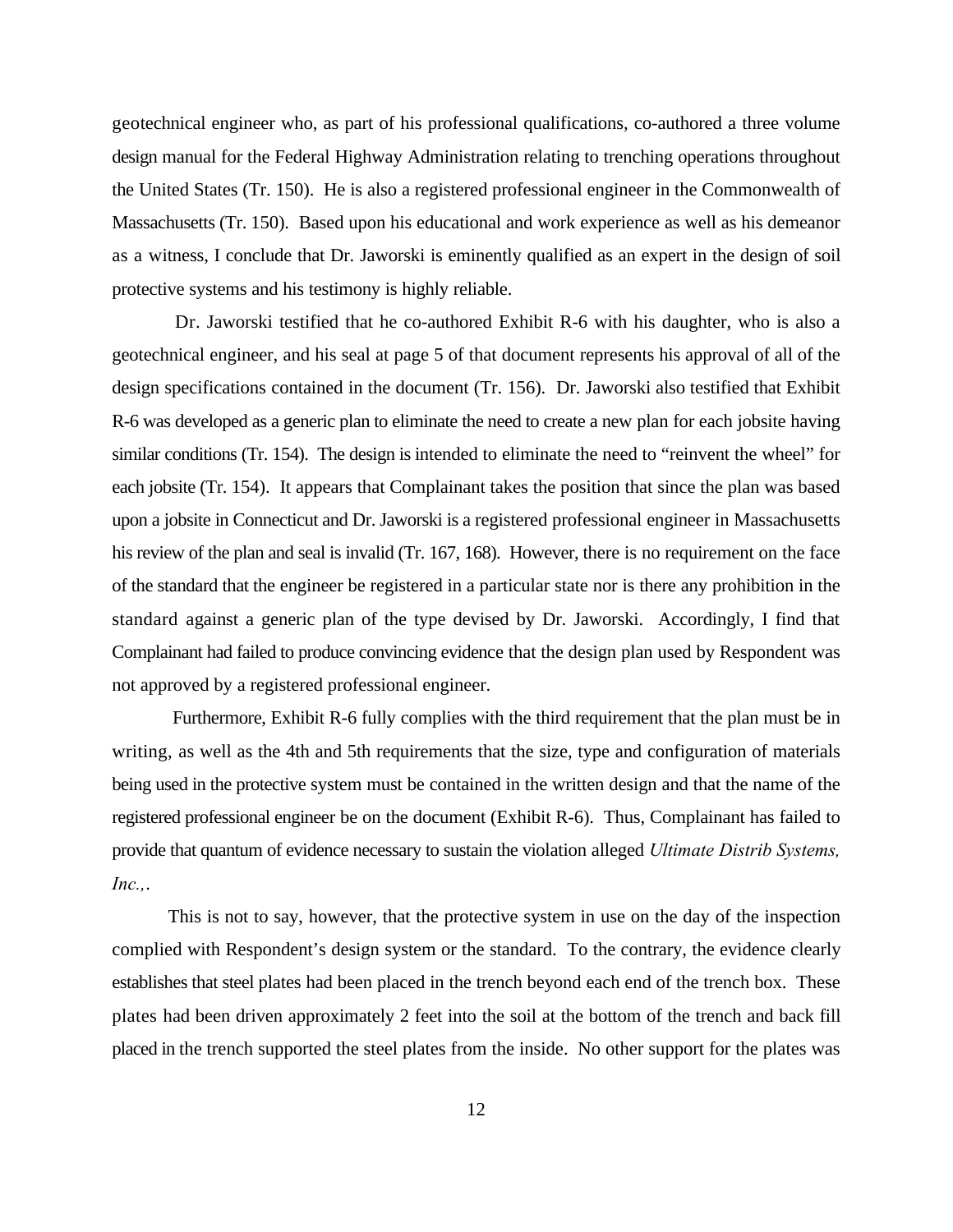provided (Tr. 71, 72). When asked about the steel plates in the trench outside the trench box, Dr. Jaworski stated that they were not braced and if they were to be supported solely by the soil, each plate should be buried eight feet into the soil to keep them from falling over (Tr. 158, 164). The steel plates clearly were not driven eight feet into the ground. At most, the plates were driven four feet into the soil (Tr. 72). Dr. Jaworski testified that the placement of the steel plates outside the trench box did not comply with OSHA standards (Tr. 158, 159).

Based upon the foregoing it is concluded that Respondent complied with the design requirement for protective support systems pursuant to the standard cited by the Secretary; however, Respondent's employees at the site failed to comply with the design requirements and, therefor, failed to provide an "adequate protective system" as required by 29 CFR 1926.652(a).<sup>6</sup> There is ample evidence on the record to support the conclusion that Respondent litigated the issue of hazards presented by the steel plates located outside the trench box. Accordingly, it is concluded that the parties tried the issue of whether Respondent violated the provisions of 29 CFR 1926.652(a) by consent. Thus, pursuant to Rule 15(b) of the Federal Rules of Civil Procedure, citation item 4 is amended to alleged a violation of section 1926.652(a). *National Realty and Construction Co., v. OSHRC* 489 F.2d 1257 (D.C. Cir. 1973); *John and Ray Carlstrom,* 6 BNA OSHC 2101 (1978); *Rodney E. Fossett*, 7 BNA OSHC 1915 (1979). The violation, as amended, is affirmed.

### **Citation 2 Item 1**

29 CFR 1926.251(b)(1): Welded alloy steel chain slings did not have permanently affixed durable identification stating size, grade, rated capacity and sling manufacturer's name.

**LOCATION:** JOBSITE **HAZARD:** THREE STEEL CHAIN SLINGS OF VARYING

(ii) Excavations are less than 5 feet (1.52m) in depth and examination of the ground by a competent person provides no indication of a potential cave-in.

<sup>&</sup>lt;sup>6</sup> (a) *Protection of employees in excavations.* (1) Each employee in an excavation shall be protected from cave-ins by an adequate protective system designed in accordance with paragraph (b) or (c) of this section except when:

<sup>(</sup>i) Excavations are made entirely in stable rock; or

<sup>(2)</sup> Protective systems shall have the capacity to resist without failure all loads that are intended or could reasonably be expected to be applied or transmitted to the system.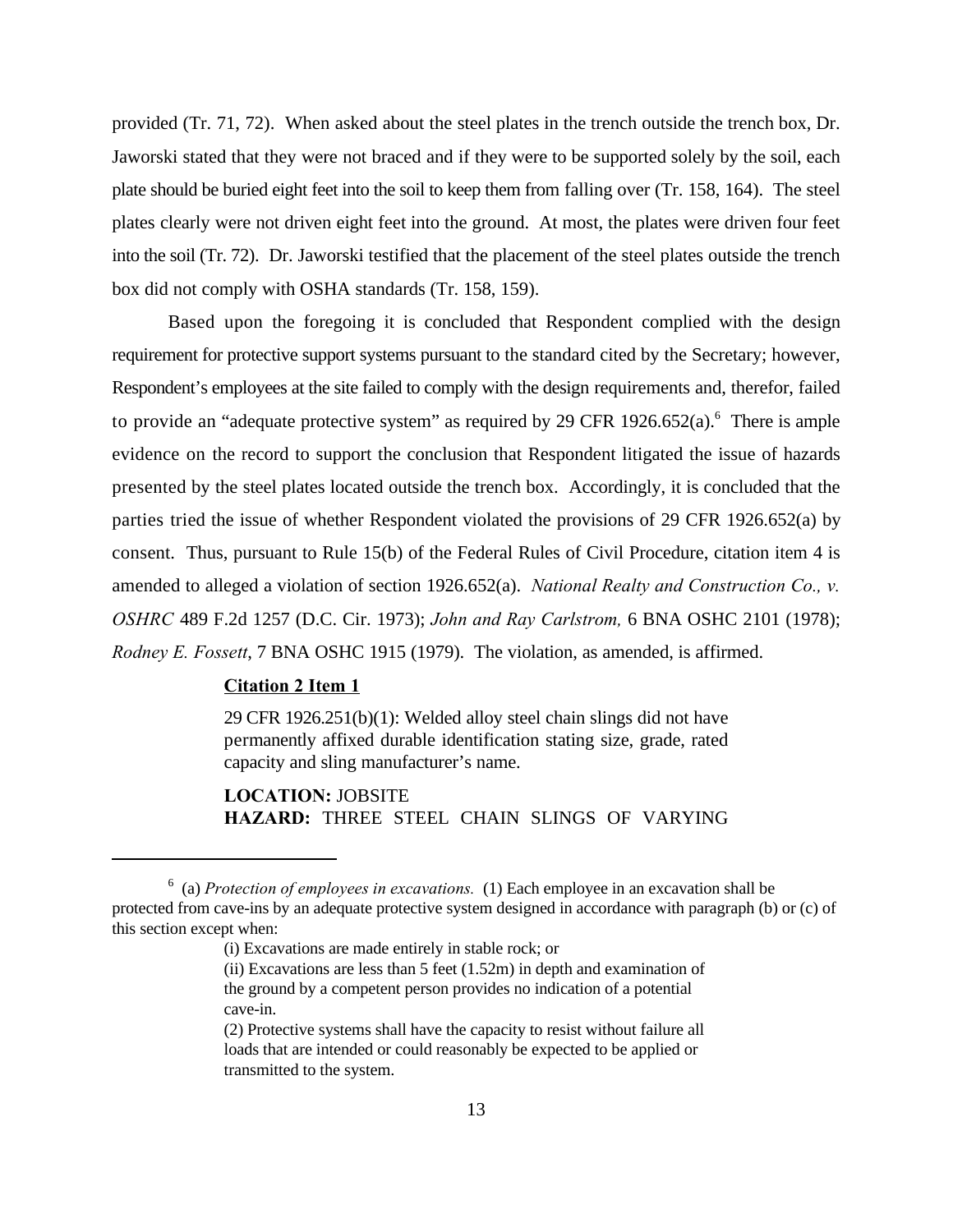# DIMENSIONS DID NOT HAVE PERMANENTLY AFFIXED IDENTIFICATION TAGS.

# **Citation 2 Item 2**

29 CFR 1926.251(b)(6)(i&ii): A through periodic inspection of alloy steel chain slings in use were not made on a regular basis with the most recent months record in which the chain sling was inspected made available for examination.

# **LOCATION:** JOBSITE **HAZARD:** CHAIN SLINGS USED ON THE JOBSITE WERE NOT BEING PERIODICALLY INSPECTED NOR WERE RECORDS OF THE FINDINGS RECORDED.

The compliance officer observed three chain slings which did not have identification tags listing the information required by the above standard. Moreover, Mr. Pereira was unable to produce inspection records for the chains (Item 2 above) (Tr. 80, 83, 86). Mr. Pereira testified that the firm purchased only one grade of chain and he visually inspected the chain. Pereira stated that the tags were frequently knocked off the chain during normal use and, in the past, he returned the chains to their supplier to have tags replaced (Tr. 204). There was no explanation as to why the chains observed by the compliance officer had not been returned to the supplier to be retagged nor was there any explanation for failing to record the visual inspections of the chains. For the foregoing reasons, these items are affirmed.

The Secretary has alleged that the violations set forth at items  $1(a)$ ,  $1(b)$ ,  $2(a)$ , 3, and 4 are serious violations within the meaning of section (k) of the Act. Section 17(k) of the Act defines a serious violation as follows:

> For purposes of this section, a serious violation shall be deemed to exist in a place of employment if there is a substantial probability that death if serious physical harm could result from a condition which exists, or from one or more practices, means, methods, operations, or processes which have been adopted or are in use, in such place of employment unless the employer did not, and could not with the exercise of reasonable diligence, know of the presence of the violation.

## 29 CFR § 666(k).

The Secretary does not have to prove that there is a substantial probability that an accident will occur, but rather that death or serious physical harm could occur. See *East Texas Motor Freight,*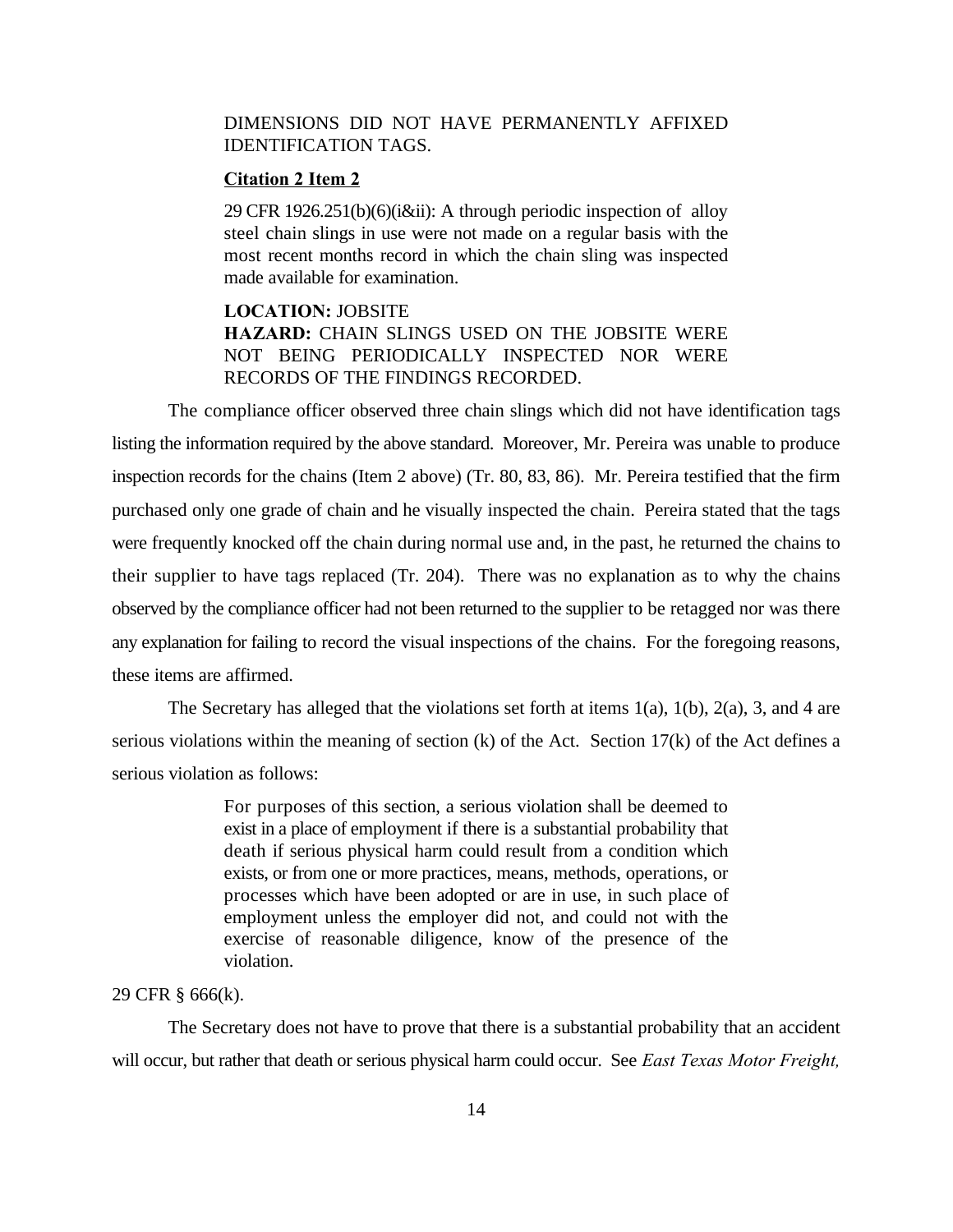*Inc. V. OSHRC*, 671 F.2d 845 (5th Cir. 1982); *Bethlehem Steel Corp. V. OSHRC*, 607 F.2d 1069(3rd Cir. 1979). Testimony by the compliance officer and photographs support the conclusion that failure to comply with the standards cited exposed employees to serious physical harm or death due to collapsing trench walls or exposure to hazardous fumes. The failure to instruct employees regarding the hazards associated with trenching operations is particularly egregious in this case in view of the lack of understanding of hazardous atmospheres displayed by the firm's President. Accordingly, the aforesaid items are affirmed as serious violations. Items 1 and 2 of citation 2 are affirmed as other type violations.

Section 17(j) of the Act requires that due consideration must be given to four criteria in assessing penalties: the size of the employer's business, gravity of the violation, good faith and prior history of violations. In *Secretary of Labor v. J.A. Jones Construction Company,* 15 BNA OSHC 2201 (1993), the Commission stated:

> These factors are not necessarily accorded equal weight; generally speaking, the gravity of a violation is the primary element in the penalty assessment. *Trinity Indus., Inc.,* 15 BNA OSHC 1481, 1483, 1992 CCH OSHD ¶29,582, p. 40,033 (No. 88-2681, 1992); *Astra Pharmaceutical Prods., Inc.,* 10 BNA OSHC 2070 (No. 78-6247, 1982). The gravity of a particular violation, moreover, depends upon such matters as the number of employees exposed, the duration of the exposure, the precautions taken against injury, and the likelihood that any injury would result. *Kus-Tum Builders, Inc.*, 10 BNA OSHC 1128, 1132, 1981 CCH OSHD ¶25,738 p. 32, 107 (No. 76-2644, 1981).

With respect to serious item 1(a) and 1(b), the Secretary has proposed a penalty of \$225. Based upon the evidence it is concluded that the failure to instruct employees in this instance constitutes a moderate gravity factor. Taking into consideration the size, good faith and lack of prior violations, the proposed penalty of \$225 is appropriate and is assessed for the violations. Item 2(a), failure to conduct daily inspections of the excavations, also presented a moderate gravity factor. Accordingly, the proposed penalty of \$225 is assessed for this violation. Items 3 and 4 also present the same gravity factor as items 1 and 2. Thus a penalty in the amount of \$225 is assessed for each of those violations. The Secretary proposed a zero penalty for the other than serious items. Based upon the low gravity factor of the violations, the Secretary's proposal is adopted and a zero penalty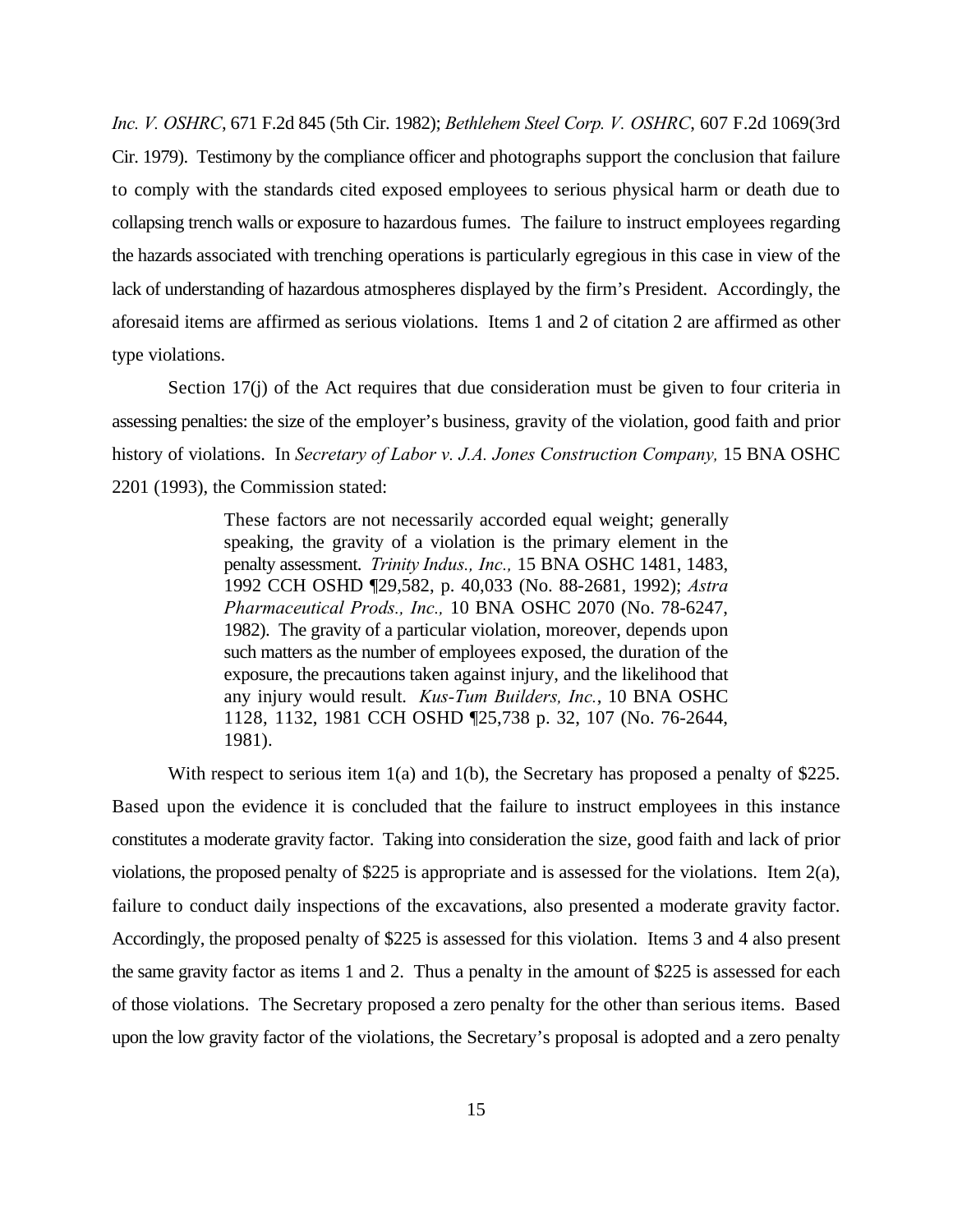is assessed for the other than serious violations.

## **FINDINGS OF FACT**

All findings of fact relevant and necessary to a determination of the contested issues have been found specially and appear herein. *See* Rule 52(a) of the Federal Rules of Civil Procedure. All proposed findings if fact inconsistent with this decision are denied.

## **CONCLUSIONS OF LAW**

1. Bruschi Brothers, Inc., is engaged in a business affecting commerce and has employees within the meaning of Section 3(5) of the Act.

2. Bruschi Brothers, Inc., at all times material to the proceeding, was subject to the requirements of the Act and the standards promulgated thereunder. The Commission has jurisdiction of the parties and the subject matter of this proceeding.

3. At the time and place alleged, Respondent was in violation of 29 CFR 1926.21(b)(2).

4. At the time and place alleged, Respondent was in violation of 29 CFR 1926.21(b)(6)(i).

5. At the time and place alleged, Respondent was in violation of 29 CFR 1926.651(k)(1).

6. At the time and place alleged, Respondent was not in violation of 29 CFR  $1926.651(j)(1)$  and the violation is vacated.

7. At the time and place alleged, Respondent was in violation of 29 CFR  $1926.652(a)(1)$ .

8. At the time and place alleged, Respondent was not in violation of 29 CFR 1926.652(c)(4)(i&ii) but was in violation of 29 CFR 1926.652(a).

9. At the time and place alleged, Respondent was in violation of 29 CFR 1926.251(b)(1).

10. At the time and place alleged, Respondent was in violation of 29 CFR 19126.251(b)(6)(i&ii).

#### **ORDER**

(a) Serious Citation 1 Item 1(a) and 1(b) **are affirmed** as serious violations and a penalty in the amount of **\$225 is assessed** thereto.

(b) Serious Citation 1 Item 2(a) **is affirmed** as a serious citation and a penalty in the amount of **\$225 is assessed** thereto.